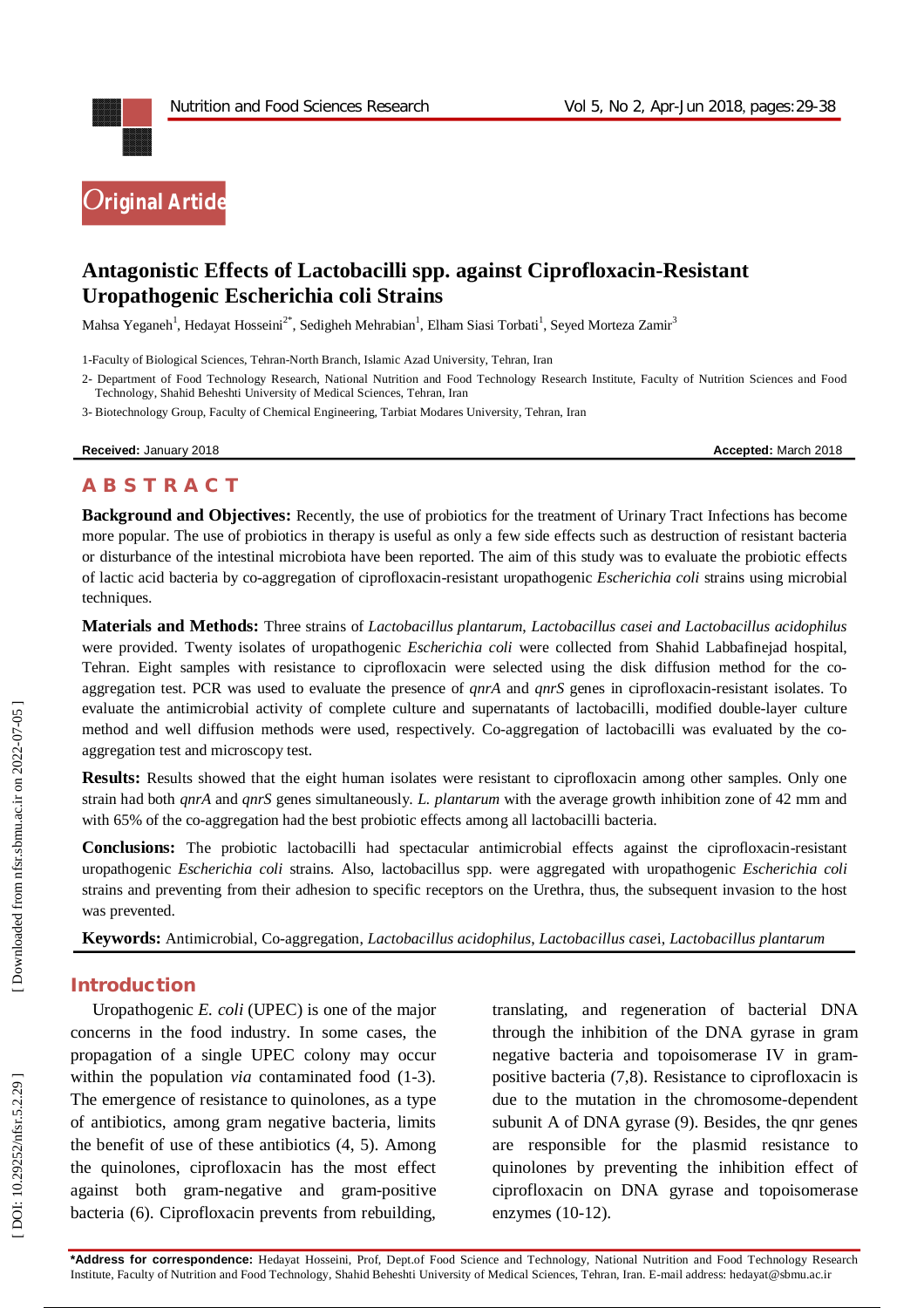On the other hand, lactic acid bacteria (LAB), capable of producing lactic acid, are gram positive and non -spore forming (13,14). LAB are widely used as the starters in the fermentation to produce dairy products. Lactobacillus spp. are considered as the most important genus of LAB (15,16), producing different compounds such as bacteriocin, lactic acid, and hydrogen peroxide, which prevent the growth of some pathogenic bacteria in food (17,18). Various diarrheal illnesses have been successfully treated by LAB as probiotic bacteria (19, 20). One of the characteristics of LAB is their co -aggregation with some pathogenic bacteria. Co -aggregation is the result of cell -to -cell recognition between two different bacterial strains. The co -aggregation properties of probiotic strains with pathogens prevent the adhesion of pathogenic bacteria through competing for binding sites in the urinary tract. Consequently, the use of LAB as the probiotics with the co -aggregation properties can be very useful and practical for the prevention of colonization of pathogens in body tissues (21). Therefore, the ability to co -aggregate is a desirable feature for probiotics in food safety (22).

Therefore, the aim of the present study was to investigate the antagonistic effects of lactobacillus spp. against ciprofloxacin -resistant UPEC strains.

# **Material s and Methods**

**Bacterial strains:** To confirm genus and species of *E.coli* strains, after cultivation in eosin methylene blue medium and observing the colonies with metallic luster, some conventional biochemical tests (indol, MR -VP, urea, simon citrate, motility and TSI) were carried out. Also, gram staining and microscopic observation confirmed the presence of *E. coli* strains in medium culture. *E. coli* ATCC 25922 was used as a control in this study and was purchased from the Persian Type Culture Collection. *Lactobacillus plantarum* (ATCC 136H3), *L. acidophilus* (ATCC 314), and *L. casei* (ATCC 25598) strains were provided by Pasteur Institute of Iran. To activate the bacterial cultures, lactobacilli strains were cultured in MRS broth and MRS agar medium under anaerobic conditions and were incubated at 37 °C for 72 h and UPEC strains were cultured under aerobic conditions and incubated at 37 °C for 24 h.

**Antimicrobial drug susceptibility testing:** The antimicrobial drug susceptibility profiles were performed by Kirby -Bauer method. A volume of 100 μl of an overnight culture of each UPEC isolate was plated and streaked on Mueller -Hinton agar medium. The routinely used 15 antibiogram discs, including Nalidixic acid, Amikacin, Ampicillin, Sulfame thoxazole / Trimethoprim, Ofloxacin, Cefoxitin, Norfloxacin, amoxicillin/clavulanate, Tobromicin, Gentamicin, Piperacillin/ tazobactam, Imipenem, Ciprofloxacin, Ceftizoxime, Nitrofurantoin (Padtan Teb, Iran) were placed on the surface of the inoculated plates. Then, the plates were incubated at 37°C for 24 h. The samples were evaluated by the presence or absence of the growth inhibition zone. The strains without any inhibition zone were considered as resistant to antibiotics (23, 24) .

**DNA extraction and polymerase chain reaction:**  To identify the resistance to ciprofloxacin in eight UPEC strains, *qnrA* and *qnrS* genes were analyzed by the PCR method. First, an optimized boiling method was used for DNA extraction (Table 1). UPEC strains were grown in Luria -Bertani Broth (Merck, Germany) at 37 °C overnight. Then, the bacteria were pelleted from 1.5 ml Luria -Bertani broth and suspended in sterile distilled water (200 μl) and incubated at 37 °C for 10 min and centrifuged. To amplify sequences of the *qnrA*, *qnrS* gens, specific primers were used. Detection of adhesion encoding genes (*qnrA*, *qnrS*) was done by multiplex PCR (Bio -Rad, America). The reactions (25 μl) consisted of 2  $\mu$ l templates DNA, 10 pmol  $l^{-1}$  of each primer, and 12.5 μl of a ready -to -use 2X PCR Master Mix Red by IBRC Taq DNA polymerase, with the amplification conditions of; initial denaturation at 94 °C for 10 min, followed by 35 DNA cycles of denaturation at 94°C for 2 min, annealing at a specific temperature and extesion at 72°C for 1 min. The PCR product (5 μl) underwent gel electrophoresis (Syngene G:BOX, America) on agarose (1% w. w -1) (Merck, Germany), followed by staining with ethidium bromide solution (Cinna colon, Iran). Amplified DNA elements of specific sizes were indicated by UV -induced fluorescence and the size of the amplicons was estimated by comparing with the 1 kb DNA ladder (Thermo Scientific, America) included on the same gel (25 - 27).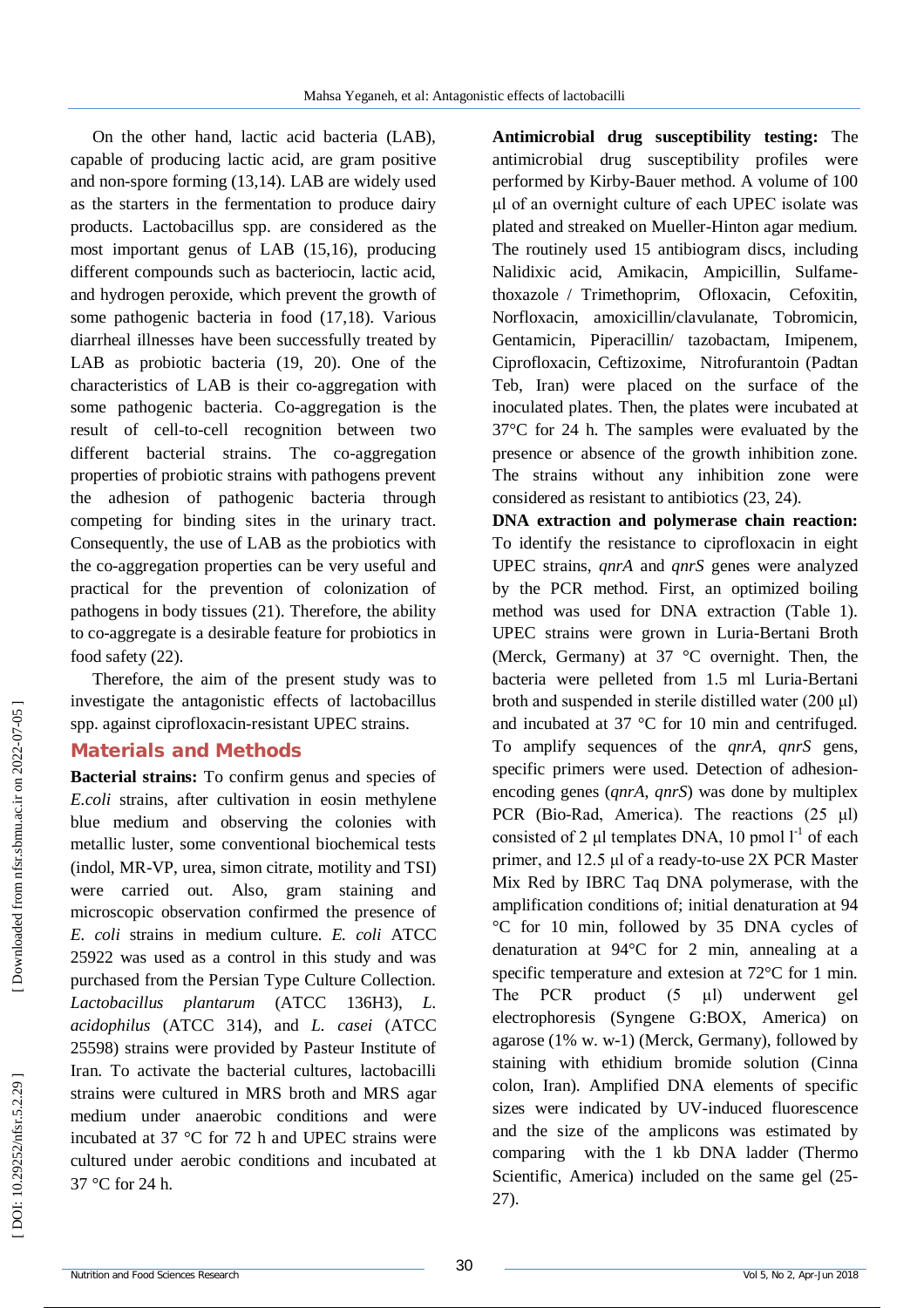Mahsa Yeganeh, et al: Antagonistic effects of lactobacilli

| Annealing temperature   | Identified gen | Primer sequencing                 | Company   | <b>Size</b> |
|-------------------------|----------------|-----------------------------------|-----------|-------------|
|                         |                |                                   |           |             |
| $56^{\circ}$ for 30 sec | qnrA           | 5-AGA GGA TTT CTC ACG CCA GG-3    | Cinna Gen | 562 bp      |
|                         |                | 5-TGC CAG GCA CAG ATC TTG AC-3    |           |             |
| $55^{\circ}$ for 30 sec | qnrS           | 5-ACG ACA TTC GTC AAC TGC AA -3   | Cinna Gen | $417$ bp    |
|                         |                | 5- TAA ATT GGC ACC CTG TAG GC - 3 |           |             |
|                         |                |                                   |           |             |

**Table 1**. Acquired primer for PCR of qnr gene and Annealing temperature

**Antimicrobial effect of lactobacillus spp. complete cultures by modified double -layer method:** To examine the antimicrobial effect of lactobacillus spp., first, 50 µl of the newly cultured probiotic lactobacilli in pasteurized milk were spotted in the center of MRS agar (Merck, Germany) plate. After 24 h of incubation and growth of lactobacilli, the melted Mueller -Hinton agar (Merck, Germany) was poured on palte, then it was cooled down to room temperature to get solid. Then, suspensions of UPEC strains with turbidity of 0.5 McFarland were cultured on the Mueller -Hinton agar and incubated at 37 °C for 24 h. This test was carried out separately for each UPEC strain and control sample. Then, the growth inhibited zones of the samples were evaluated and reported as mm of the observed diameter (28).

**Antimicrobial activity of cell free supernatants (CFS) against UPEC strains using agar well diffusion assay**: Targeted colony of eight strains of UPEC were diluted using 0.1% w w -1 peptone water (Merck, Germany) to reach 0.5 McFarland Turbidity Standard. All targeted UPEC strains being used were freshly spread onto Muller Hilton Agar using Kirby Bauer technique. Then, 5 mm diameter size of wells were immediately made up in each plate. Overnight suspensions of inoculated lactobacilli in milk were centrifuged at 12000×g for 30 min. The isolated supernatants were filtered by sterile filter  $0.25 \mu$ . Then, 80 μl of obtained supernatants were transferred to each well separately. Each plate was controlled by adding sterilized peptone water. All plates were incubated aerobically at 37°C for 24 h. The inhibition zones were measured in all of the plates. *E. coli* ATCC 25922 was used as controls in the experiments. The experiments were carried out and repeated three times (29).

**Co -aggregation of lactobacillus spp. with UPEC strains:** *Lactobacillus* spp. strains were grown

anaerobically. The culture were then harvested by using centrifugation at  $10000 \times g$  for 10 min, and were washed twice with sterile PBS consisting of (g/L): KH <sup>2</sup>PO <sup>4</sup>, 0.34; K <sup>2</sup>HPO <sup>4</sup>, 1.21; NaCl, 8.0; pH 7.0 and re -suspended in PBS. Two mL of each *Lactobacillus* spp. suspensions was mixed with 2 mL of the UPEC strains suspensions for 10 s at least by a vortex mixer. Then, they were incubated (both aerobically and anaerobically) for 4 h at 37 °C, the suspensions were measured using a Bioscreen C (DNV, Finland) at OD<sub>600nm</sub> (T1800; Hitachi, Tokyo, Japan) with co -aggregation expressed as follows according to Handley *et al* (30):

$$
Co-aggregation = \frac{[(A_x + A_y)/2] - A_{(x+y)}}{(A_x + A_y)/2} \times 100
$$

Equation1: where A represents absorbance, x and y represent each of the two strains in the control tubes, and  $(x + y)$  represents their mixture (32, 33). **Statistical analysis:** All experiments were carried out in triplicates. Statistical analysis was performed through analysis of variance (ANOVA) using IBM SPSS & Duncan Statistics Software version 19. A *p*-value  $\leq$  0.05 was considered to be statistically significant.

#### **Results and Discussion**

**Identification of** *E. coli* **strains by biochemical analysis:** *E. coli* strains were identified by biochemical analysis. The results indicated that all isolates were positive indole, positive MR -VP, negative urea, and negative simon citrate, Except for one strain, other strains were able to move, and in terms of TSI were acid / acid. Table 2 shows the results of performed biochemical tests on UPEC isolates producing urinary tract infections. Table 2 shows all of the biochemical tests for UPEC strains.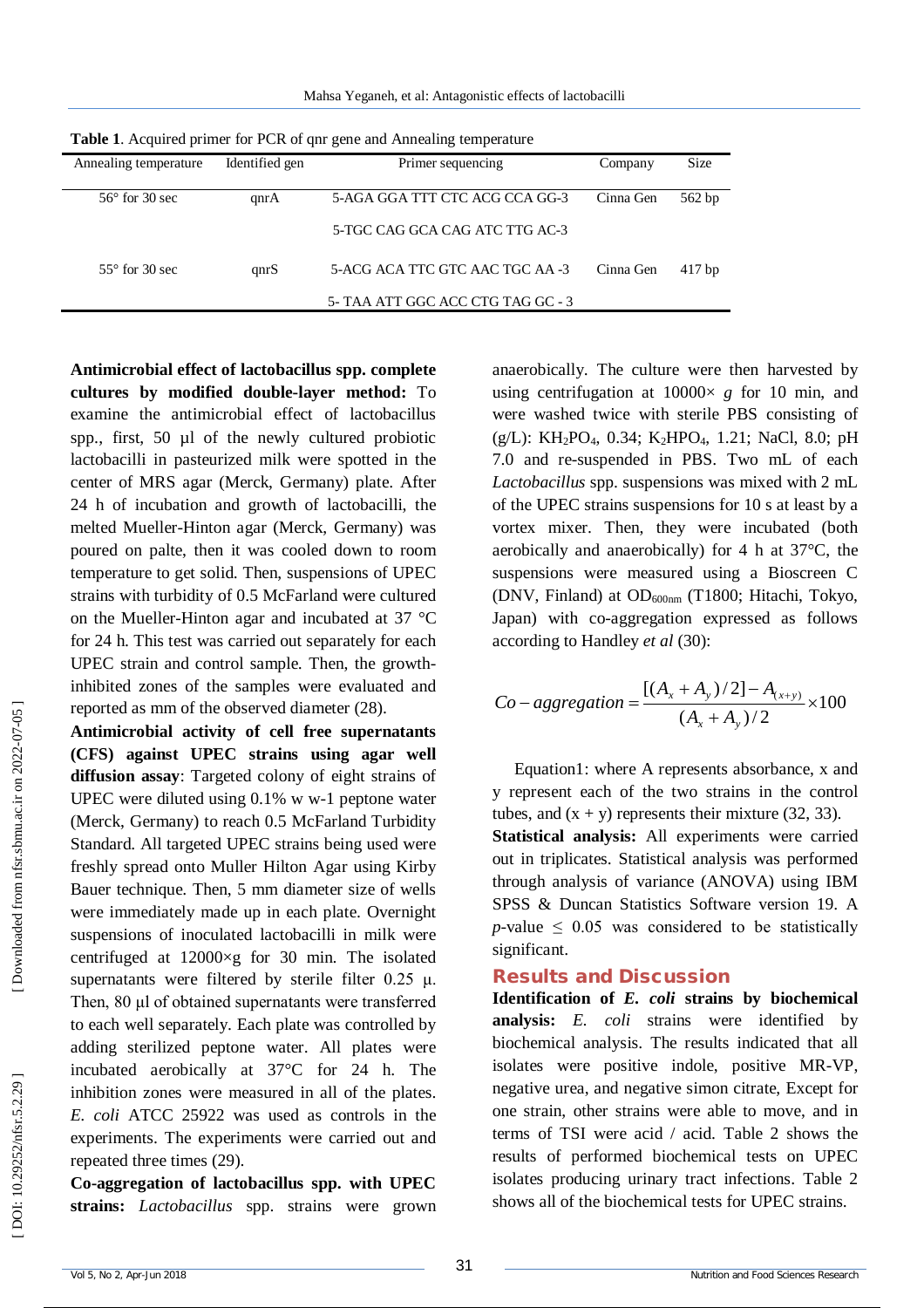Mahsa Yeganeh, et al: Antagonistic effects of lactobacilli

| Number of strain  | Simon Sitrat | Urea | MR-VP | Indol | Motility | <b>TSI</b> |
|-------------------|--------------|------|-------|-------|----------|------------|
| UPEC <sub>1</sub> |              |      |       |       |          | A/A        |
| UPEC <sub>2</sub> |              |      |       |       |          | A/A        |
| UPEC <sub>3</sub> |              |      |       |       |          | A/A        |
| UPEC <sub>4</sub> |              |      |       |       |          | A/A        |
| UPEC <sub>5</sub> |              |      |       |       |          | A/A        |
| UPEC <sub>6</sub> |              |      |       |       |          | A/A        |
| UPEC7             |              |      |       |       |          | A/A        |
| UPEC <sub>8</sub> |              |      |       |       |          | A/A        |

**Table 2**. Identification of *E. coli* strains by biochemical analysis

TSI, Triple Sugar Iron Agar

**Antimicrobial drug susceptibility testing:** The effects of fifteen different antibiotics were tested on all twenty strains of UPEC. The results indicated that eight strains were resistant to ciprofloxacin antibiotic. In the present study, the resistance to ciprofloxacin was 40%, much greater than for other fourteen antibiotics. Therefore, the isolates showed high resistance to ciprofloxacin antibiotic. Since the large amount prescription of ciprofloxacin initially to treat urinary tract infections from 1962, resistance to this antibiotic is expected to be higher than other quinolone antibiotics. In a study by Nakhjavani *et al*, in 2007, on isolated *E. coli* strains from patients with urinary tract infections, resistance to ciprofloxacin was 40.2% (34). By comparing the results of this study with the research carried out by Nakhjavani *et al,* it was observed that the level of resistance to ciprofloxacin in UPEC strains has been almost stable in the recent years. In a study in Pakistan in 2011, resistance of *E. coli* isolates to ciprofloxacin was 36.45% (35). The high prevalence to ciprofloxacin resistance in this study may be due to excess consumption of ciprofloxacin without any official supervision in developing countries.

In United States in 2006, resistance of *E. coli* strains was reported 21% to quinolones and 12% to fluoroquinolones (36). The difference between the results of the study in the US and the present study in terms of the level of resistance may be due to more detailed health -monitoring programs and lack of availability of these types of antibiotics for all people in the US.

**Identification of** *qnr* **genes in UPEC isolates:**  Electrophoresis of PCR product has been shown in Figure 1 to identify *qnrA* and *qnrS* genes, on the 1% agarose gel with a 1000 bp marker. These genes are responsible for resistance to ciprofloxacin (37). By using PCR method for isolates with phenotipic resistance to ciprofloxacin, it was determined that among thirteen isolates resistant to ciprofloxacin, only one isolate had both *qnrA* and *qnrS* genes and two isolates had only *qnrS* gene. In the present study, the prevalences of *qnrA* and *qnrS* genes in ciprofloxacin - resistant isolates were 7.7% and 23.1%, respectively.



**Figure 1.** Electrophoresis of PCR product for *qnrA* and *qnrS* genes on 1% agarose gel in UPEC strain s1,s2 ,s3 = *qnrS* a1,a2,a3= *qnrA*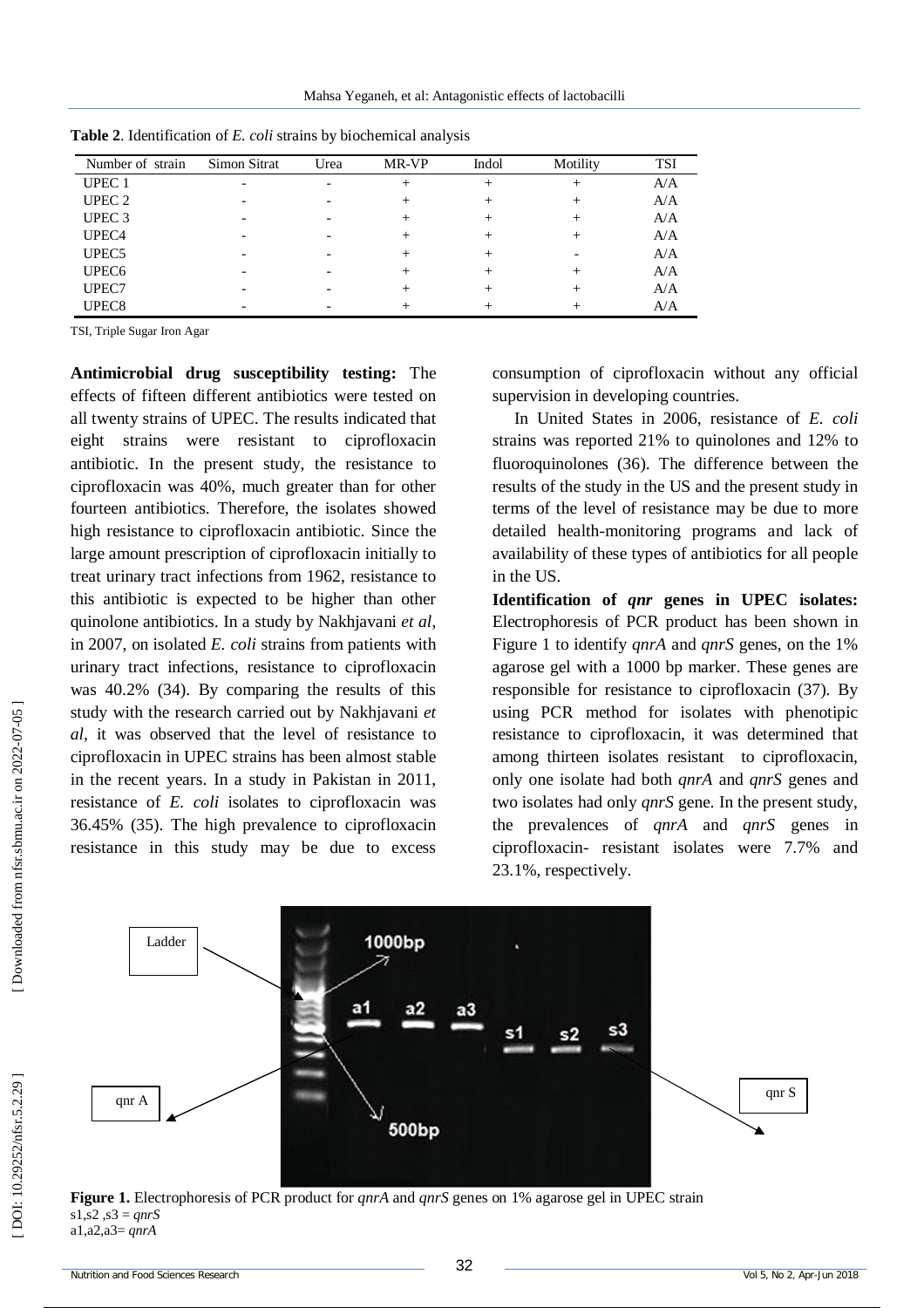In China, resistance to ciprofloxacin was about 60% of the clinical isolates of *E.coli* during the period of 1997 -1999 (38). Increasing the resistance to ciprofloxacin in Enterobacteriaceae is associated with an increase in the prevalence of PMQR genes, diversity of PMQR genes and the prevalence of mutations in *gyrA* and *parC* genes or both in positive PMQR strains (39). Corkille *et al*., in 2005, investigated the resistant of enterobacteria to ciprofloxacin and cefotaxime, related to bacteremia disease in the UK, found that prevalence of *qnrA* gene in the studied isolates was 32% (40). High prevalence of *qnrA* gene in the UK study compared to this study (7.7%) can be due to the fact that the UK study was carried out on isolates obtained from patients in ICU with high consumption of antibiotic. The findings of the present study also showed that some isolates without *qnrA* gene still have a phenotypic resistance to ciprofloxacin probably due to other qnr genes or other mechanisms of resistance to this antibiotic, such as mutation in ciprofloxacin targeted enzymes .

**Antimicrobial effect of lactobacillus spp. complete culture by modified double -layer method:** The antimicrobial effect of lactobacilli complete culture showed that *L. plantarum*, *L. casei*, and *L. acidiphylus* had maximum antimicrobial effect against UPEC strains with the growth -inhibited zone of 42 mm, 32 mm, and 28mm, respectively. The antimicrobial effect of complete culture of lactobacilli against UPEC strains and *E.coli* ATCC 25922 (control strain) has been shown in Figure 2.

There are several methods for the evaluation of the antimicrobial properties of the complete culture of probiotics against pathogens. The best method is the one proposed by Mc given and Tagg in 1971, entitled as "Spot on -lawn method". In 2001, Maia changed its name to double -layer culture method (41). Then, this method was modified by Arbab Soleimani *et al*., in 2010 (modified double layer method). In this method, the antimicrobial effect of probiotic complete cultures is well visible in the second layer of culture medium despite the inhibition zone of UPEC strains (42). The results showed that antimicrobial effects of *L. plantarum* and *L. caesi* complete cultures against UPEC strains were more than *L. acidophilus*. It should be noted that the antimicrobial effects of complete culture of *L. plantarum* and *L. casei* were not significantly different.

Anas *et al*., announced that complete culture of *L. plantarum* had antimicrobial effect against *E. coli* and *Staphylococcus aureus*. This finding is in accordance with the findings of this study (43).

**Antimicrobial activity of lactobacillus spp. supernatants against UPEC strains using agar well diffusion assay:** The antimicrobial effect of lactobacilli supernatant against UPEC showed that *L. plantarum*, *L. casei*, and *L. acidiphylus* had maximum antimicrobial effect against UPEC strains with the growth -inhibited zone of 32 mm, 29 mm, and 20 mm, respectively. The antimicrobial effects of lactobacilli supernatant against UPEC strains and *E.coli* ATCC 25922 (control strain) are shown in Figure 3.



**Figure 2**. Antimicrobial effect of lactobacilli complete culture by modified double layer method (mm)



Lactobacillus strais

**Figure 3.** Antimicrobial effect of lactobacilli supernatants against UPEC strains by well diffusion method (mm)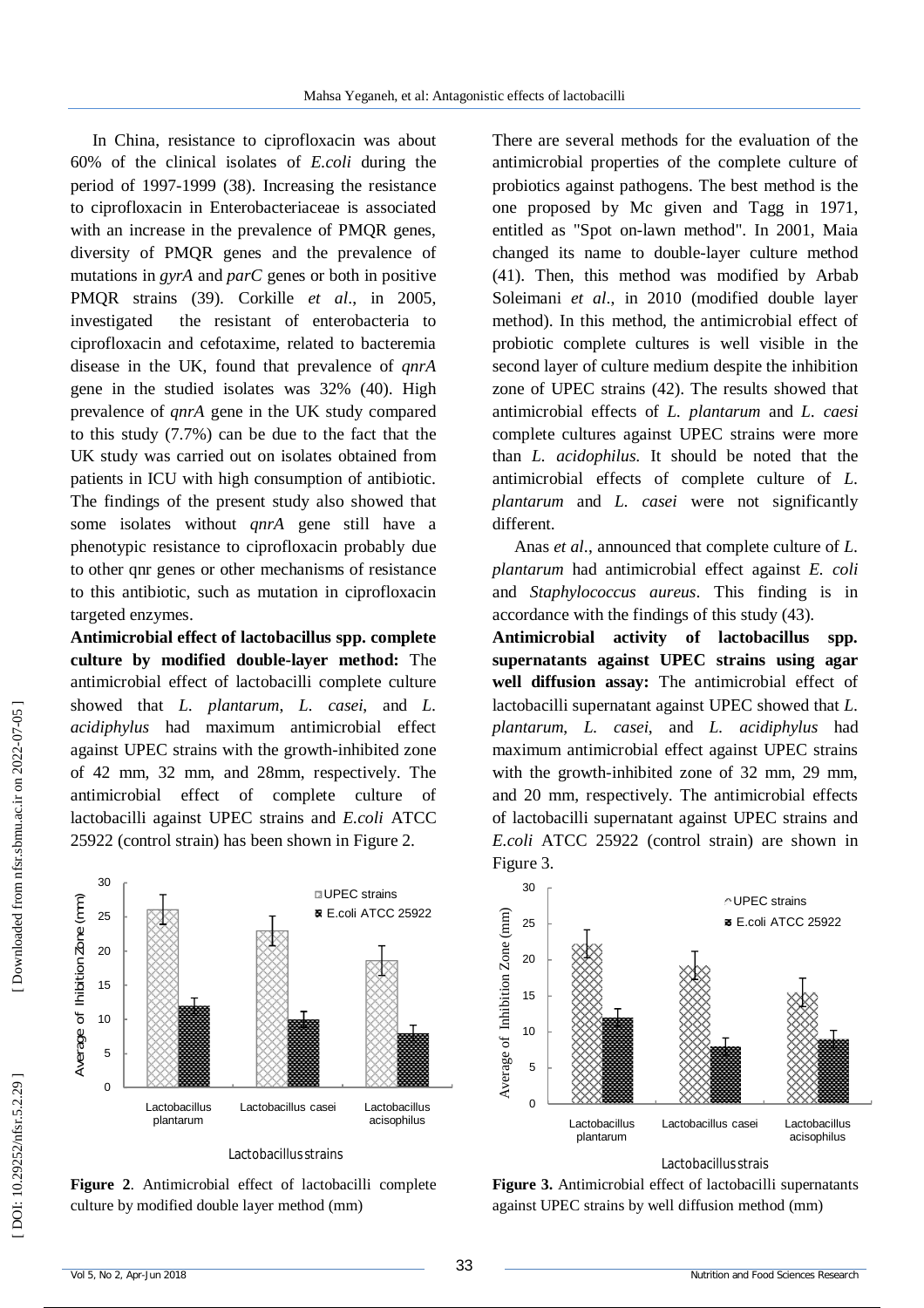The antimicrobial effect of cells -free supernatants (CFSs) derived from probiotic bacteria can be due to two reasons: The first reason is the production of lactic acid or acetic acid by probiotics resulting the decrease of pH of the culture. Pathogenic bacteria are naturally sensitive to acidic conditions and are destroyed in acidic conditions. The second reason is the production of bacteriocin as an antimicrobial compound by probiotics (13).

Ogunbanwo *et al*. showed that supernatants resulted from the two probiotics of *L. plantarum* and *L. brevis* can inhibit the growth of *E. coli*, *Bacillus cereus* and *Yersinia enterocolitica* (44). The results of that study are similar to this research regarding the antimicrobial effect of *L. plantarum* against *E. coli* .

Several recent reports have documented the various antibacterial activities of CFSs of lactobacilli strains. In contrast, Hawaz observed that, filtered supernatants from some of the lactobacilli strains did not exhibit any inhibition against *Staphylococcus*, *E. coli*, and *Klebsiella* sp. (45). Recently, Jose *et al*. reported that the lactobacilli supernatant could inhibit the growth of *E. coli* (46). Additionally, few lactobacilli isolates from dairy products had antagonistic activity against *Listeria* sp. Also, other researchers reported high antagonistic activity against *B.cereus* as well. Furthermore, Rao *et al.,*  showed that different strains of *L. plantarum* and *L. pentosus* have significant antimicrobial activities against *B. subtilis*, *Pseudomonas aeruginosa*, and *S. aureus* and other pathogenic bacteria (47).

**Co -aggregation of lactobacillus spp. with UPEC:**  The results showed that the co -aggregation of *L. plantarum* with UPEC strains was higher than other present lactobacilli and the average co -aggregation was 41.5%. While, the average co -aggregations of *L. casei* and *L. acidophylus* with UPEC strain**s** were 30.2 % and 34.2 %, respectively . Co -aggregation percent of lactobacilli strains and UPEC strains are shown in Figure 4.

One of the capabilities of the probiotic lactobacilli is that they can trap and accumulate with pathogenic bacteria, thus, the activity of pathogenic bacteria is stopped and inhibited. Cell aggregation between the microorganisms of the same strain (autoaggregation), or between genetically different strains (co -aggregation) have significant importance in several ecological niches (48). There are several reports stating that probiotic lactobacilli can create a

significant defense mechanism for the host against the pathogenic strains through cellular accumulation mechanism with pathogens. In additions, lactobacilli may act against pathogens by the production of antimicrobial agents such as organic acids, hydrogen peroxide, and bacteriocin (49). But, the mechanisms of cellular accumulation with pathogens have not been recognized yet. Cesena *et al.,* (50), Jankovic *et al*., (48), and Collado *et al*., (51), described several methods for measuring the cellular accumulation of probiotics. The results confirmed that lactobacilli could accumulate with tested UPEC strains with high percentages and thus, inhibited the growth of UPEC strains.



Figure 4. Co-aggregation percentage of lactobacilli with UPEC strains

Arbab Soleimani *et al.,* found that co -aggregation effect of *L. casei* with UPEC strains was higher than *L. acidophilus* (52). This finding was similar to the findings from this study. This study has found 61% co -aggregation for *L. casei* and 46% co -aggregation for *L. acidophilus*, indicating more co -aggregation effects than the present research.

The relationship between the lactobacilli co aggregation and their antimicrobial power has been proposed in recent years (52). According to the present study, as the co -aggregation of probiotic Lactobacilli increased, their antimicrobial power of complete culture increased.

Furthermore, the cell surface characteristics of bacteria probably plays an important role in the co -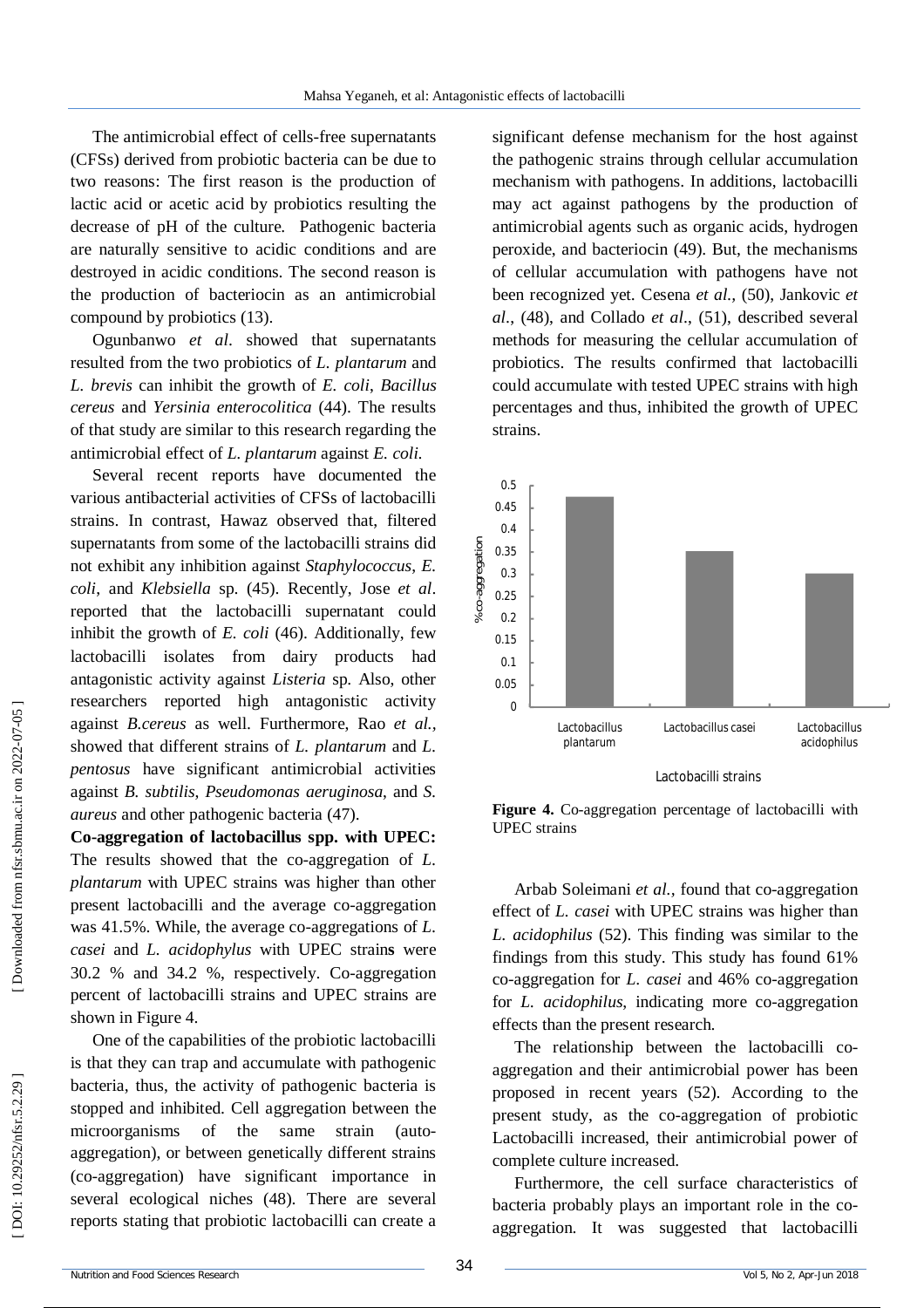adherence is related to surface hydrophobicity, proteins or some other compounds such as carbohydrate and lipoteichoic acid (53). In a study, heat and pepsin had significant effects on the co aggregation of *L. acidophilus* S1 with *E. coli* ATCC 11229, indicating that a proteinaceous surface component mediates the co -aggregation. However, sodium periodate did not have any effect on the co aggregation, showing that carbohydrates are not involved in the co -aggregation process (54).

Moreover, it has been proved that the presence of *fim* gene expression, attributing to the presence of fimbriae in *E.coli* strains is important for the generation of co -aggregation with probiotic *L. casei* (55) . It should be pointed out that *fim* gene was also identified in UPEC strains capable of co -aggregating with lactobacilli in this research.

#### **Conclusions**

It can be concluded that the complete cultures and supernatants resulted from *L. plantarum* ATCC 136H3, *L. casei* ATCC 25598, and *L. acidophilus* ATCC 314 had inhibitory effects against UPEC strains. However, *L. plantarum* ATCC 136H3 showed higher co -aggregation (41.5%) with UPEC strains among all lactobacilli. In general, the antimicrobial effect of complete culture of lactobacilli against UPEC strains was more than their supernatants, probably due to production of antimicrobial metabolites and acidic conditions or direct competition with pathogens for binding to the present receptors on the surface of the cells.

It can be also stated that co -aggregation can be associated with the antimicrobial agents of complete culture. Further research is required to better understand the antimicrobial mechanism of lactobacilli complete culture to treat the urinary tract infection (UTI) and prevent from the formation of a strain resistant to antibiotics. Therefore, application of probiotics in food stuff inhibits the growth of pathogens and prevents from food spoilage. Therefore, the application of probiotics as food preservatives is recommended.

#### **Acknowledgement**

This article is the result of a research project in National Nutrition and Food Technology Research Institute . We would like to thank the National Nutrition and Food Technology Research Institute (NNFTRI) affiliated with Shahid Beheshti University

of Medical Sciences, and Faculty of Biological Science, Islamic Azad University, North -Tehran Branch, Tehran, Iran **.**

# **Financial disclosure**

The authors declared no financial interest.

# **Funding/Support**

This work was supported by National Nutrition and Food Technology Research Institute (NNFTRI) of Shahid Beheshti University of Medical Sciences, Tehran, Iran **.**

# **References**

- 1. Price SB, Wright JC, DeGraves FJ, Castanie -Cornet MP, Foster JW. Acid resistance systems required for survival of *Escherichia coli* H7:O157 in the bovine gastrointestinal tract and in apple cider are different. Appl Environ Microbiol. 2004; 70: 4792 –4799. DOI: 10.1128/AEM.70.8.4792 -4799.2004
- 2. Wiles TJ , Kulesus RR , Mulvey MA. Origins and Virulence Mechanisms of Uropathogenic *Escherichia coli* . Exp Mol Pathol. 2008; 85(1): 11 –19. DOI: 10.1016/j.yexmp.2008.03.00 7
- 3. Kanjee U, Houry WA. Mechanisms of acid resistance in *Escherichia coli*. Annu Rev Microbiol. 2013; 67: 65 – 81. DOI: 10.1146/annurev -micro -092412 -155708.
- 4 . Azap Ö , Togan T , Yesilkaya A , Arslan H , Haberal M. Antimicrobial susceptibilities of uropathogen *Escherichia coli* in renal transplant recipients: dramatic increase in ciprofloxacin resistance. Transplant Proc. 2013; 45: 956-7. DOI: 10.1016/j.transproceed.2013.03.006
- 5 . Pakzad I, Ghafourian S, Taherikalani M, sadeghifard N, Abtahi H, Rahbar M, Mansory Jamshidi N. Qnr prevalence in extended spectrum beta -lactamases (ESBLs) and none -ESBLs producing *Escherichia coli* isolated from urinary tract infections in central of Iran. Iran J Basic Med Sci . 2011; 14:458 -64.
- 6. Bonkat G, Muller G, Braissant O, Frei R, Tschudin Suter S, Rieken M, Wyler S , Gasser TC , Bachmann A , Widmer AF. Increasing prevalence of ciprofloxacin resistance in -spectrum -beta -lactamase producing Escherichia coli urinary isolates. World J Urol. 2013; 31:1427-32. DOI: 10.1007/s00345-013-1031 -5.
- 7. Bansal S, Tandon V. Contribution of mutations in DNA gyrase and topoisomerase IV genes to ciprofloxacin resistance in *Escherichia coli* clinical isolates. Int J Antimicrob Agent. 2011; 37:253-5. DOI: 10.1016/j.ijantimicag.2010.11.022.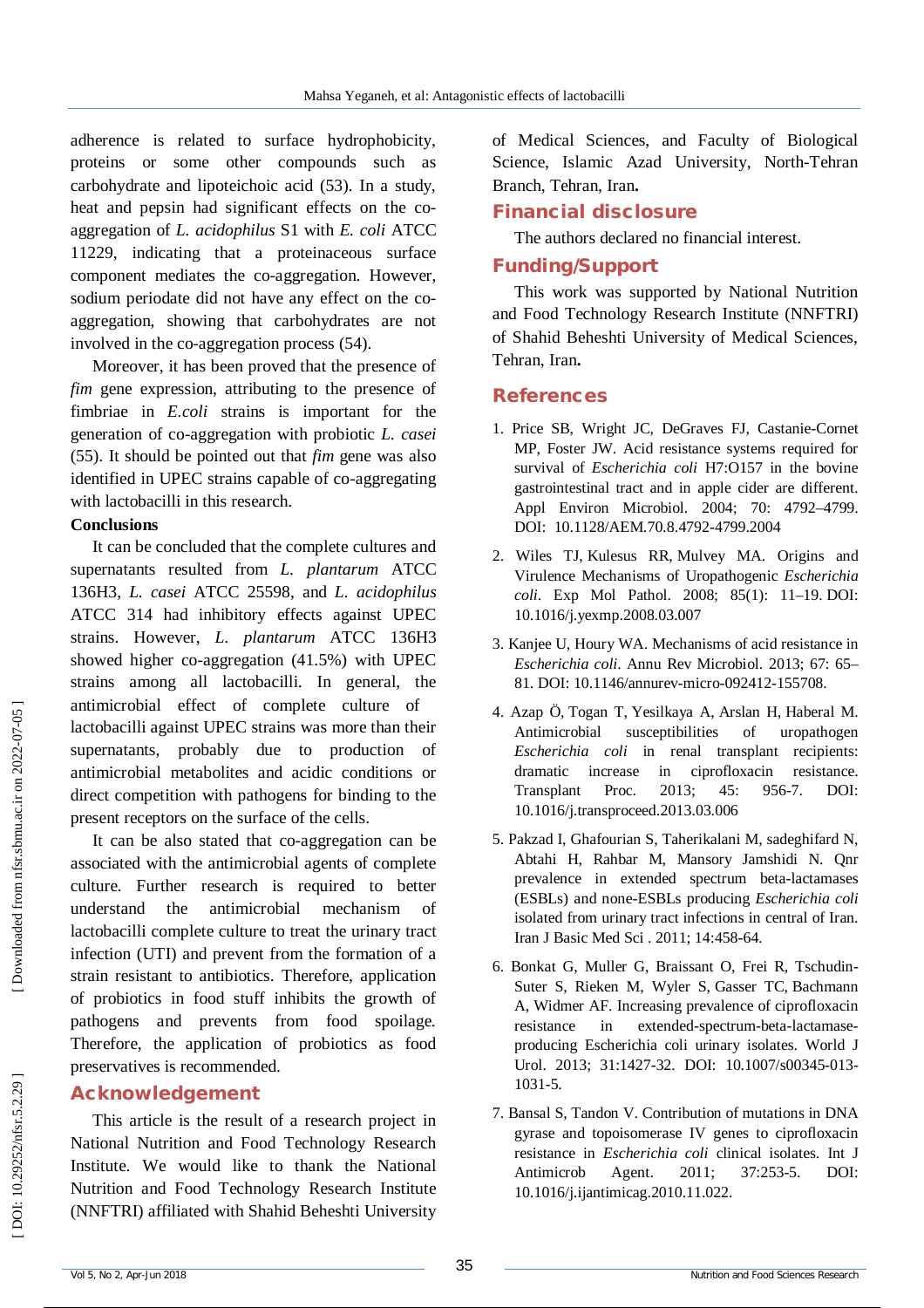- High rates of plasmid -mediated quinolone resistance QnrB variants among ciprofloxacin -resistant Escherichia coli and *Klebsiella pneumoniae* from urinary tract infections in Korea. Microb Drug Resist. 2008; 14:221 -6. DOI: 10.1089/mdr.2008.0834.
- 8. Shin JH, Jung HJ, Lee JN, Chann HR, Lee JN, Chann HR, Lee JN, Chann HR, Lee JN, Chann Contraction and infinity tract infections in Korea. Mirrodb Drog Resist.<br>
2008. Secherichis anima sume ciprofloxaum-resistant unitary 9 . Montasir M, Jayedul H, Nazmul Hussain N, Alimul I, Khalada Z, Bahanur R, Tanvir R . Prevalence and Molecular Detection of Quinolone -Resistant *E.coli* in Rectal Swab of Apparently Healthy Cattle in Bangladesh. Int J Trop Dis Health. 2017; 24(2): 1 -7. DOI: 10.9734/IJTDH/2017/34404
- 10 . Yoon Sung H, Sook S, Yong Ho P, Kun Taek P. Prevalence and Mechanism of Fluoroquinolone Resistance in *Escherichia coli* isolated from swine Feces in Korea. Int J Food Prot. 2017; 7: 1145 –1151. DOI:10.4315/0362 -028X.JFP -16 -502
- 11. Cremet L, Caroff N, Dauvergne S, Reynaud A, Lepelletier D, Corvec S. Prevalence of plasmid mediated quinolone resistance determinants in ESBL Enterobacteriaceae clinical isolates over a 1 -year period in a French hospital. Pathologie Biologie. 2011; 59:151 -6. DOI: 10.1016/j.patbio.2009.04.003
- 12. Corkill JE, Anson JJ, Hart CA. High prevalence of the plasmid -mediated quinolone resistance determinant qnrA in multidrug - resistant Enterobacteriaceae from blood cultures in Liverpool, UK. J Antimicrob Chemotherap. 2005; 56:1115 -7.
- 13. Aasen IM, Møretrø T, Katla T, Axelsson L, Storrø I. Influence of complex nutrients, temperature and pH on bacteriocin production by *Lactobacillus sakei* CCUG 42687. Appl Microbiol Biotechnol. 2000; 53: 159 -166.
- 14. Suskovic J, Kos B, Goreta J, Matošić S. Role of Lactic Acid Bacteria and bifidobacteria in synbiotic effect. Food Technol Biotechnol. 2001; 39: 227 -235
- 15. Djomne VS, Ngoufack FZ, Pierre MK, Alberto C, Florence F. Probiotic properties of lactobacilli strains isolated from raw cow milk in the western highlands of Cameroon. Innovative Rom Food Biotechnol. 2011; 9: 12 -28.
- 16. Coeuret V, Dubernet S, Bernardeau M, Gueguen M, Vernoux J. Isolation, characterisation and identification of lactobacilli focusing mainly on cheeses and other dairy products. Lait. 2003; 83: 269 – 306. DOI: 10.1051/lait:2003019
- 17. Oyetayo VO, Adetuyi FC, Akinyosoye FA. Safety and protective effect of *Lactobacillus acidophilus* and *Lactobacillus casei* used as probiotic agent in vivo. Afr J Biotech. 2003; 2: 448 -452.
- 18. Abdelbasset M, Djamila K. Antimicrobial activity of autochthonous lactic acid bacteria isolated from

Algerian traditional fermented milk Raïb. Afr J Biotechnol. 2003; 7: 2908 -2914.

- 19. O'Horo JC, Jindai K, Kunzer B, Safdar N. Treatment of recurrent *Clostridium difficile* infection:a systematic review. Infect. 2014**;** 42(1): 43 -59.
- 20. Maragkoudakis PA, Zoumpopoulou G, Miaris C, Kalantzopoulos G, Pot B, Tsakalidou E. Probiotic potential of Lactobacillus strains isolated from dairy products. Int Dairy J. 2006; 16: 189 -199.
- 21. Kos B , Susković J , Vuković S , Simpraga M , Frece J , Matosić S . Adhesion and aggregation ability of probiotic strain *Lactobacillus acidophilus* M92. J Appl Microbiol. 2003; 94: 981 **-**987. DOI **:** 10.1046/j.1365 - 2672.2003.01915.x
- 22. Garcia -Cayuela T, Korany AM, Bustos I, Gomez de Cadinanos LP, Requena T, Pelaez C, Carmen Martinez -Cuesta M. Adhesion abilities of dairy Lactobacillus plantarum strains showing an aggregation phenotype. Food Res Int. 2014; 57: 44 -50.
- 23. Saira B , Yasra S , Aamir A , Mashkoor M , Muhammad Azeem S , Ayesha T, and Abdul H. multiple drug resistance patterns in various phylogenetic groups of Uropathogenic *E. coli* isolated from faisalabad region of Pakistan. Braz J Microbiol. 2011 Oct; 42(4):1278 - 83.
- 24. Bukh AS, Schonheyder HC, Emmersen JM, Sogaard M,Bastholm S, Roslev P. *Escherichia coli* phylogenetic groups are associated with site of infection and level of antibiotic resistance in community bacteraemia: a 10 year population -based study in Denmark. J Antimicrob Chemother. 2009 Jul;64(1):163 -8.
- 25. Bonkat G, Müller G, Braissant O, Frei R, Tschudin-Suter S , Rieken M , Wyler S , Gasser TC , Bachmann A , Widmer AF . Increasing prevalence of ciprofloxacin resistance in -spectrum -beta -lactamase producing Escherichia coli urinary isolates. World J Urol. 2013;31:1427-32. DOI: 10.1007/s00345-013-1031 -5.
- 26 Corkill JE , Anson JJ , Hart CA. High prevalence of the plasmid -mediated quinolone resistance determinant qnrA in multidrug - resistant Enterobacteriaceae from blood cultures in Liverpool, UK. J Antimicrob Chemotherap. 2005;56:1115 -7.
- 27 . Putnam SD, Sanders JW, Tribble DR, Rockabrand DR, Riddle MS, Rozmajzl PJ, Frenck RW. Posttreatment changes in *Escherichia coli* antimicrobial susceptibility rates among diarrheic patients treated with ciprofloxacin. Antimicrob Agent Chemotherap. 2005; 49:2571 -2.
- 28. Soleimani NA, Kermanshahi RK, Yakhchali B, Sattari TN. Antagonistic activity of probiotic lactobacilli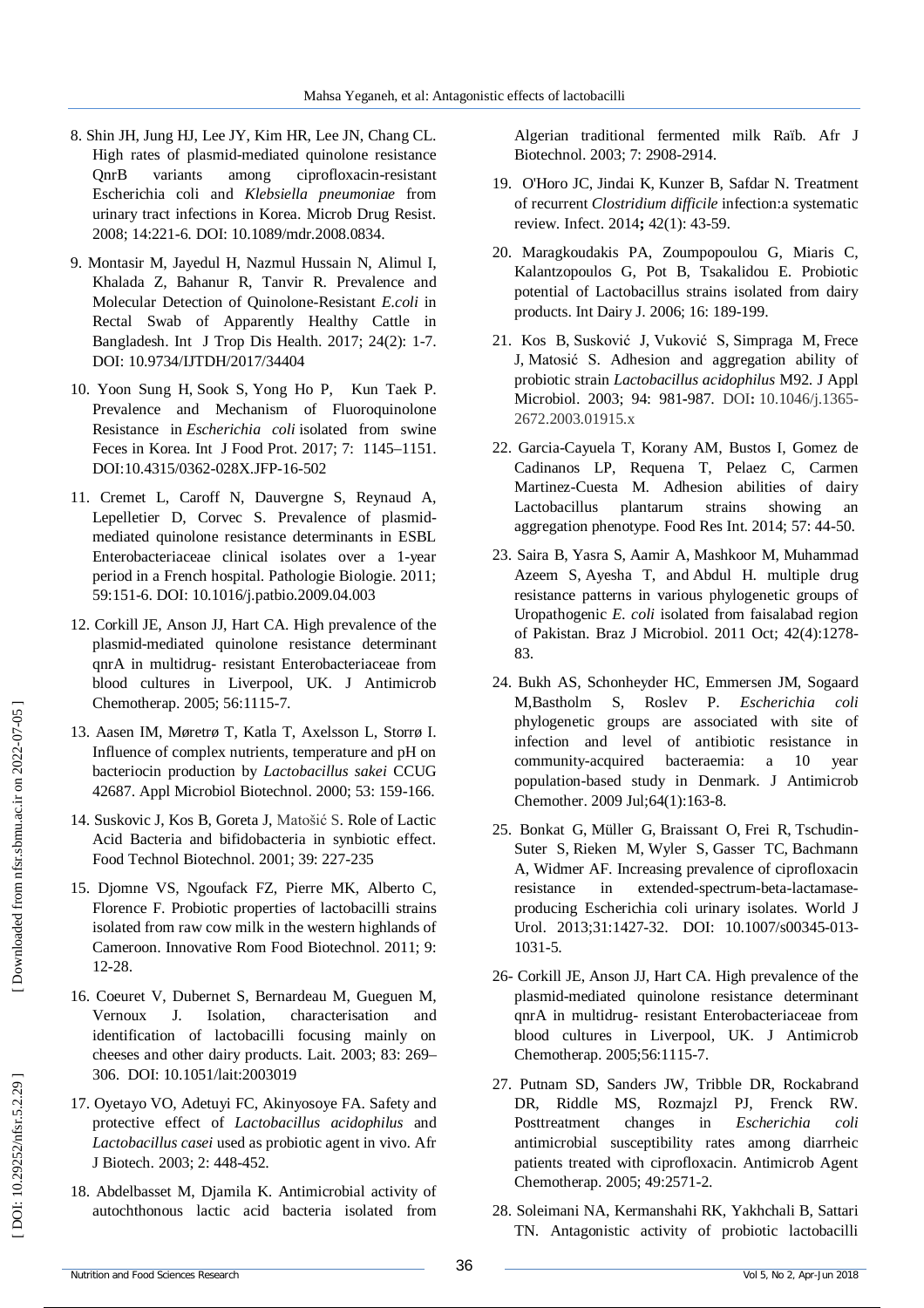against *Staphylococcus aureus* isolated from bovine mastitis. Afr J Microbiol Res. 2010; 4 (20): 2169 - 2173.

- 29.Asahara T, Nomoto K, Watanuki M, Yokokura T. Antimicrobial activity of intraurethrally administered probiotic *Lactobacillus casei* in a murine model of *Escherichia coli* urinary tract infection. Antimicrob. Agents Chemother**.** 2001; 45 (6):1751 - 60.
- 30. Handley SP *et al*. A comparison of the adhesion, coaggregation and cellsurface hydrophobicity properties of fibrillar and fimbriate strains of Streptococcus salivarius. J Gen Microbiol. 1987; 133: 3207 -3217.
- 31. Collado M C, Meriluoto J, and Salminen S. Adhesion and aggregation properties of probiotic and pathogen strains. Eur Food Res Technol. 2008; 22(6):1065 -73. Doi:10.1007/s00217-007-0632-x
- 32. Vlkova E, Rada V, Šmehilova M, Killer J. Auto Aggregation and Co-Aggregation Ability in Bifidobacteria and Clostridia. Folia Microbiol. 2008; 53(3): 263 –269 .
- 33. Kolenbrander PE. Co -aggregation of human oral bacteria: potential role in the accretion of dental plaque. J. Appl. Bacteriol. 1993;74:79S –86S.
- 34. Akbari -Nakhjavani F, Mirsalehi A, Hamidian M, Kazemi B, Mirafshar M, Jabal Ameli F, et al. Antimicrobial susceptibility testing of Escherichia coli strains isolated from urinary tract infections to fluoroquinolones and detection of gyrA mutations in resistant strains. Daru. 2007; 15(2): 94 -9.
- 35. Muhammad I, Uzma M, Yasmin B, Mehmood Q, Habib B. Prevalence of antimicrobial resistance and integrons in Escherichia coli from Punjab, Pakistan. Braz J Microbiol. 2011; 42(3): 462 -6.
- 36. Moreno E, Prats G, Sabate M, Perez T, Johnson JR, Andreu A. Quinolone, fluoroquinolone and trimethoprim/sulfamethoxazole resistance in relation to virulence determinants and phylogenetic background among uropathogenic *Escherichia coli*. Antimicrob Agents Chemother. 2006; 57(2): 204 -11.
- 37. Robicsek A, Jacoby GA, Hooper DC. The worldwide, emergence of plasmid mediated quinolone resistance. Lancet Infect Dis. 2006; 6(1):629 -40.
- 38. Wang H, Dzink -Fox JL, Chen M, Levy SB. Genetic characterization of highly flouroquinolone resistant clinical *Escherchia coli* strains from china: rule of *acrR* mutations. Antimicrob Agents Chemother. 2001; 45(5):1515 -21.
- 39. Bouchakour M, Zerouali KH, Claude JD, Amarouch H, Mdaghri NE, Courvalian P, et al. Plasmid -mediated quinolone resistance in expanded spectrum beta -

lactamase producing *entrobacteriaceae* in Morocco. J Infect Dev Contr. 2010; 12(4): 799 -803.

- 40. Corkill JE, Anson JJ, Hart CA. High prevalence of the plasmid -mediated quinolone resistance determinant qnrA in multidrug -resistant *Enterobacteriaceae* from blood cultures in Liverpool, UK. J Antimicrob Chemother. 2005;56(3): 1115 –17.
- 41. Maia OB, Duarte R, Silva AM, Cara DC, Nicoli JR. Evaluation of the components of a commercial probiotic in gnotobiotic mice experimentally challenged with Salmonella enterica subsp. enterica ser. Typhimurium. Vet microb. 2001; 20;79(2):183 -9.
- 42. Soleimani NA, Kermanshahi RK, Yakhchali B, Sattari TN. Antagonistic activity of probiotic *lactobacilli*  against *Staphylococcus aureus* isolated from bovine mastitis. Afr J Microbiol Res. 2010; 4 (20): 2169 - 73.
- 43. Anas M, Eddine HJ, Mebrouk K. Antimicrobial activity of Lactobacillus species isolated from Algerian raw goat's milk against Staphylococcus aureus. World J Dairy Food Sci. 2008;3(2):39 -49.
- 44. Ogunbanwo ST, Sanni AL, Onilude AA. Characterization of bacteriocin produced by *Lactobacillus plantarum* F1 and *Lactobacillus brevis*  OG1. Afr J Biotechnol. 2003; 2(8): 219 -27
- 45. Hawaz E. Isolation and identification of lactic acid bacteria from curd and in vitro evaluation of its growth inhibition activities against pathogenic bacteria. Afr J Microbiol Res. 2014; 8:1419 –1425.
- 46. Jose NM, Bunt CR, Hussain MA. Comparison of microbiological and probiotic characteristics of lactobacilli isolates from dairy food products and animal rumen contents. Microorganisms. 2015; 3:198 – 212.
- 47. Rao KP, Chennappa G, Suraj U, Nagaraja H, Raj CAP, Sreenivasa MY. Probiotic potential of Lactobacillus strains isolated from sorghum -based traditional fermented food. Probiotics Antimicrob Proteins. 2015; 7(2):146 –156.
- 48. Jankovic I, Ventura M, Meylan V, Rouvet M, Elli M, Zink R. Contribution of aggregation -promoting factor to maintenance of cell shapein *Lactobacillus gasseri*  4B2. J Bacteriol. 2003; 185:3288 –96.
- 49.Schachtsiek M, Hammes WP., Hertel C. Characterization of *Lactobacillus coryniformis* DSM 20001T surface protein Cpf mediating coaggregation with and aggregation among pathogens. Appl. Environ. Microbiol. 2004; 70 (12): 7078 –7085.
- 50. Cesena C, Morelli L, Alander M, Siljander T, Tuomola E, Salminen S, Mattila -Sandholm T, Vilpponen -Salmela T, Von Wright A. Lactobacillus